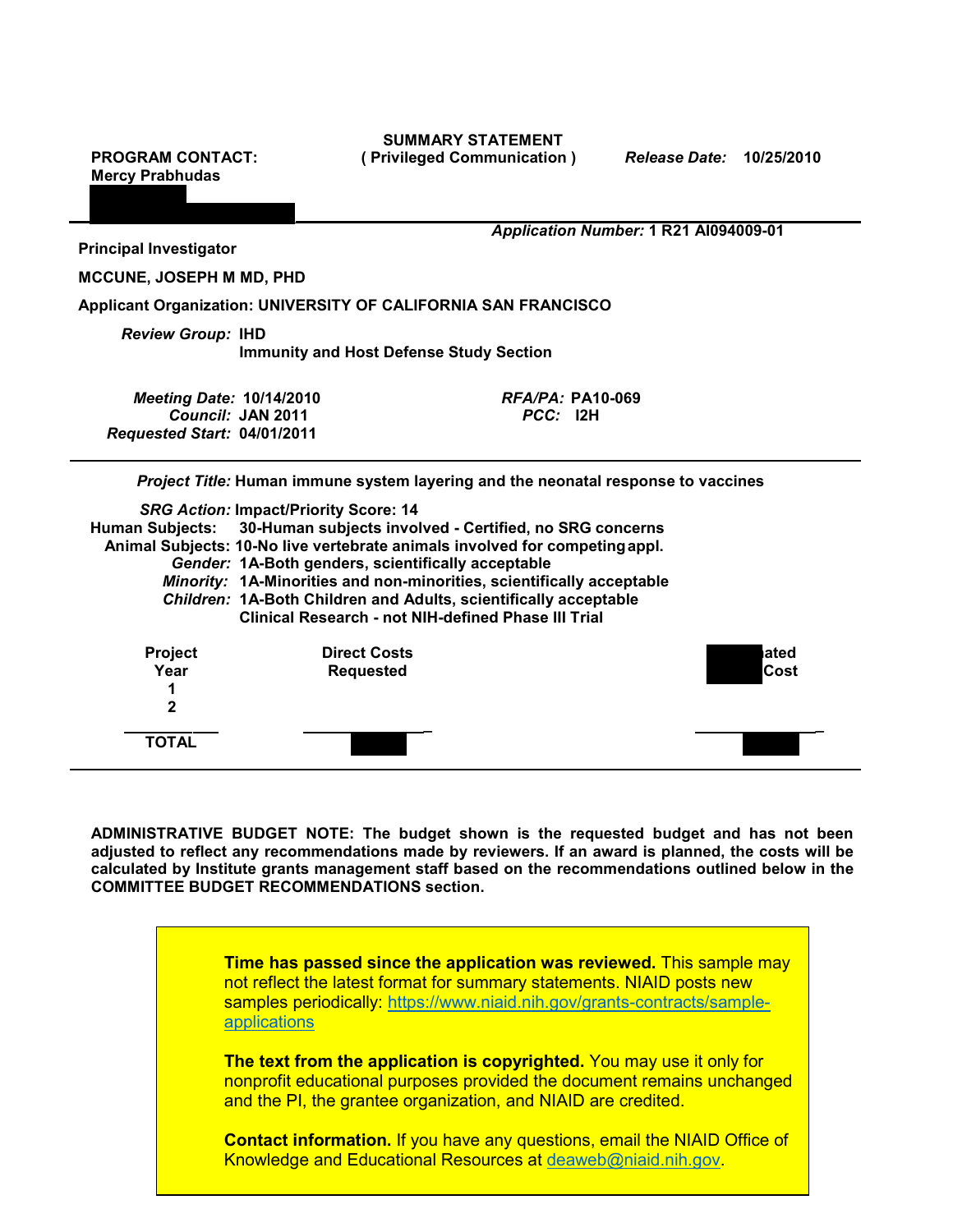## **1R21AI094009-01 MCCUNE, JOSEPH**

 hypothesis that human fetal and adult hematopoietic stem/progenitor cells (HSPC) give distinct lymphocyte lineages to yield a range of fetal/adult T cells ratio at birth. Neonates with a high ratio will investigator will analyze cord blood from infants and correlate this profile with vaccine response to enthusiasm of the Committee for this application is outstanding because of its feasibility. **RESUME AND SUMMARY OF DISCUSSION:** The investigator proposes in this application to test his generate predominant Th2 responses to routine childhood immunizations. To test this hypothesis, the hepatitis B virus (HBV). The Committee felt that the proposed work will provide new information on neonatal immune regulation. Although high risk, the work can provide the foundation to identify those newborns at risk to serious infections and to develop personalized immunization strategies relevant to the immune maturity status. Other strengths include the outstanding investigator; his accomplished collaborators; the excellent research environment and resource; the well laid-out system; the innovative techniques; and, the intriguing supporting data. Despite of minor issues with some approaches, the

 independent of antigen exposure, beginning as a multilineage fetal system that is replaced by an anatomically and biologically distinct multilineage system after birth. If so, then developmentally ordered at different stages of development. In ongoing experiments, we have found that such immune system "layering" occurs in humans. Our preliminary data show that a vigorous human fetal immune response distinct from that found in adults. These data suggest that the human immune system is comprised of two distinct waves: one generated from a "fetal" HSPC that exists in utero in the fetal liver and bone marrow, and another generated from a superseding "adult" HSPC that resides in the bone marrow at later time points. The former gives rise to an immune system that is prone to deliver a tolerogenic response to foreign antigens. The latter gives rise to an immune system that is more likely to generate these findings, we hypothesize that physiologic layering of immune system ontogeny leads to a normal range in the ratio of fetal- to adult-type T cells at birth, with some neonates exhibiting a higher fraction cells in the umbilical cord blood of the full term neonate; and (2) to determine whether those full term neonates with a high ratio of fetal/adult T cells are more likely to generate a Th2-polarized immune ratio of fetal to adult T cells at birth and should such variation be directly related to a Th2 skew after may provide benefit to a substantial number of newborns. **DESCRIPTION (provided by applicant):** The development of the mammalian immune system is typically thought to occur in a linear fashion, from immaturity to maturity as a function of antigen exposure. Previous findings in birds and in mice, however, indicate that this view is oversimplified. Thus, in these species, the developing immune system appears to be "layered" in a manner that is and unique hematopoietic stem/progenitor cells (HSPC) could give rise to distinct lymphocyte lineages to exogenous antigens can be actively suppressed by antigen-specific Tregs, that these fetal Tregs are derived from a fetal-specific lineage of T cells, and that this lineage is generated by an HSPC that is an immunoreactive response (e.g., one including cytotoxic T cells and neutralizing antibodies). Given of fetal T cells than others; and that those with a high ratio of fetal/adult T cells will generate predominant Th2 responses to routine childhood immunizations. These hypotheses will be addressed in the experiments of the following Specific Aims: (1) to determine the normal range of fetal to adult T response to routine childhood vaccines. Should this exploratory study reveal normal variation in the childhood vaccination, modalities aimed at changing this ratio more towards the adult lineage at birth

 related to (and possibly causal of) differences in the ability of neonates to withstand infections and to **PUBLIC HEALTH RELEVANCE:** These exploratory studies are relevant to public health for two reasons. First, they may provide proof-of- concept evidence for the existence of a range in the extent of immune system "layering" in human neonates. Secondly, they may demonstrate that this range is itself respond to vaccines.

#### **CRITIQUE 1:**

Significance: 2 Investigator(s): 1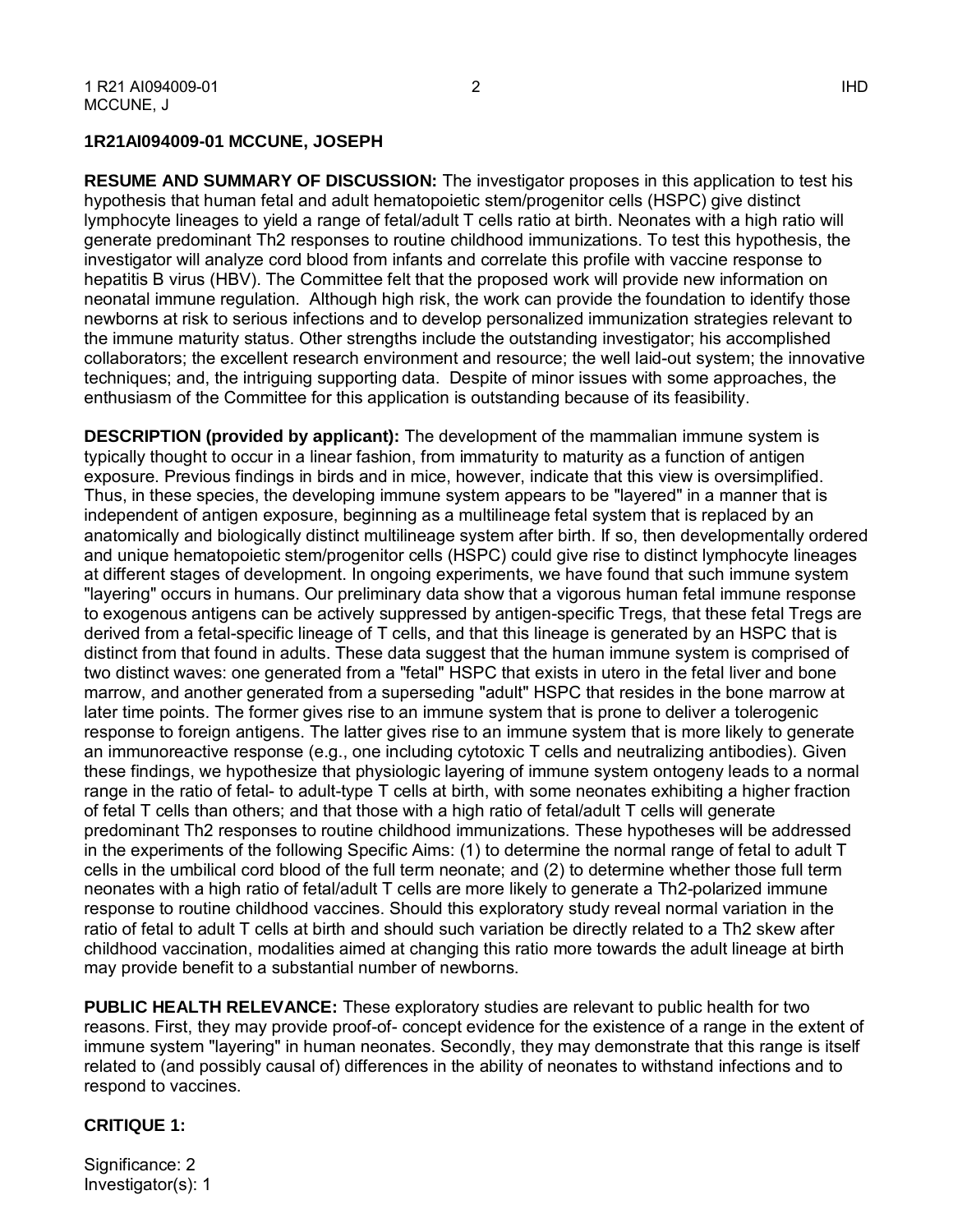Innovation: 1 Approach: 1 Environment: 1

## **Overall Impact:**

 newborns at the highest risk for serious or life-threatening infections, and to tailor immunization The research in this application should lead to a paradigm shift in our understanding of the development of the neonatal immune system, particularly the shift from a tolerogenic phenotype in utero to a highly responsive phenotype after birth. The hypothesis is clearly presented, and the experiments are expected to unequivocally prove or disprove the hypothesis. Either way, the results will be of great interest. If the hypothesis proves to be true, it may become possible to identify those strategies to an individual's immune maturity status.

## **1. Significance:**

## **Strengths**

- • The limited ability of the neonatal immune system to effectively resist infections is a major cause of morbidity and mortality. Understanding the reasons for this would allow us to identify infants at the highest risk for infections, might allow us to tailor organization approaches appropriately, and might ultimately lead to immune modulatory approaches.
- • The clear demonstration of layering in the human developing immune system would greatly alter the prevailing paradigms of immune system development.

### **Weaknesses**

### **2. Investigator(s):**

### **Strengths**

 • The PI has a long and highly accomplished record in this field, and is exceptionally well-suited for these studies.

### **Weaknesses**

### **3. Innovation:**

### **Strengths**

- • The application of the concept of layering to the developing human immune system is innovative.
- The hypothesis that temporal differences in the layering process might lead to variations in the balance of Th1 vs Th2 type responses is highly innovative.
- • The development of a transcriptional signature for fetal versus adult lineage T cells is highly innovative.

### **Weaknesses**

### **4. Approach:**

### **Strengths**

• The extensive preliminary data, all of which is highly relevant to this proposal, is a clear strength of the application.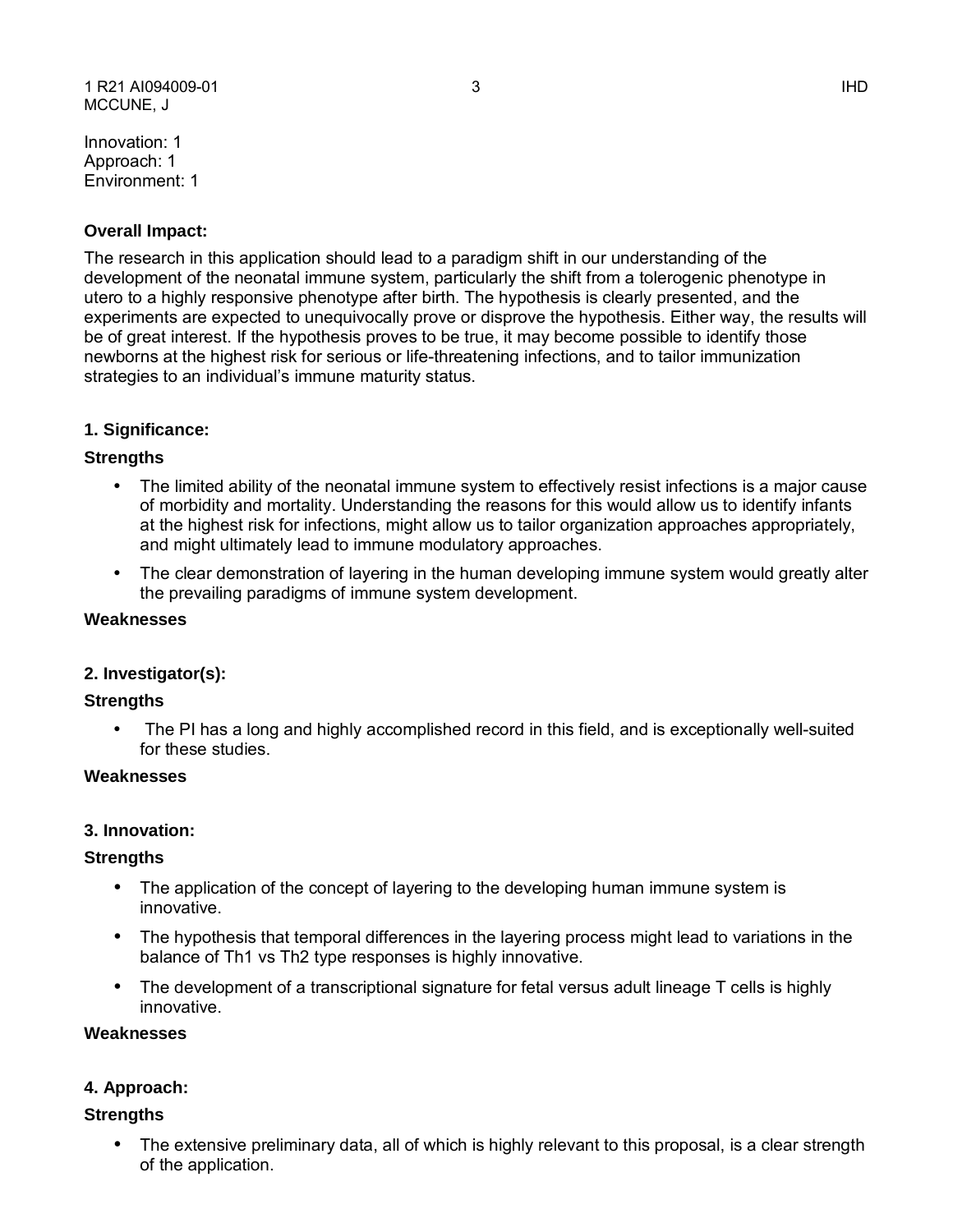- The inclusion of multiple collaborators at different sites as sources for cord blood is good.
- The well-thought-out and clear data analysis plan is a strength.
- The overall synergy between the aims and between the sub aims is remarkable.
- The expected results and their interpretation are clearly presented.

# **Weaknesses**

# **5. Environment:**

# **Strengths**

• The environment at UCSF and the associated clinical sites is essentially perfect for this study.

# **Weaknesses**

# **Protections for Human Subjects:**

Acceptable Risks and/or Adequate Protections

• No concerns

Data and Safety Monitoring Plan (Applicable for Clinical Trials Only):

# **Inclusion of Women, Minorities and Children:**

- G1A Both Genders, Acceptable
- M1A Minority and Non-minority, Acceptable
- C1A Children Included, Acceptable
	- no concerns

# **Vertebrate Animals:**

Not Applicable (No Vertebrate Animals)

# **Biohazards:**

Acceptable

• no concerns

# **CRITIQUE 2:**

Significance: 1 Investigator(s): 1 Innovation: 1 Approach: 2 Environment: 1

# **Overall Impact:**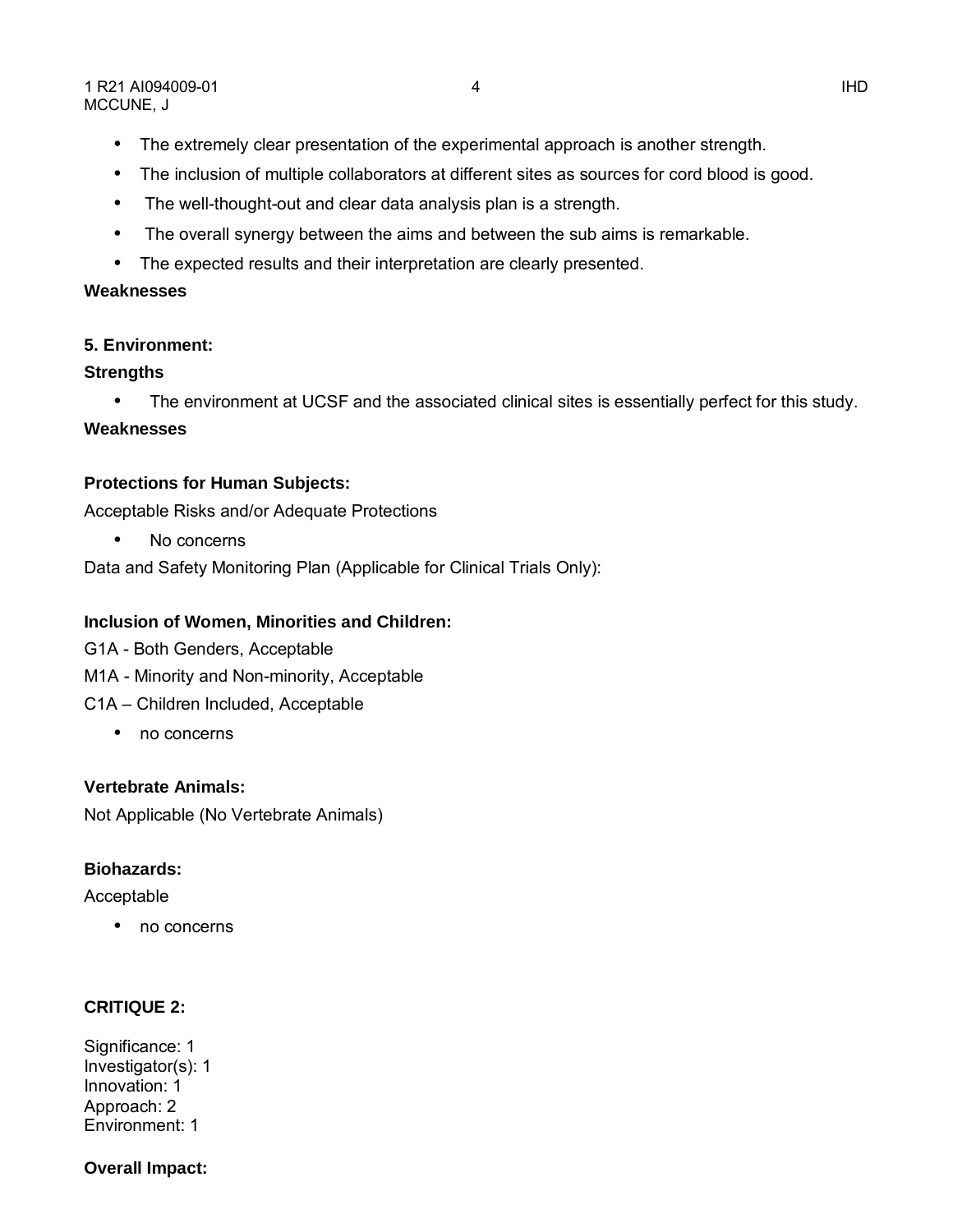concern was the follow-up immune analysis using blood from neonates that may be difficult due to

blood volume restrictions and parental consent. Further details in this regard would be helpful.

## **1. Significance:**

### **Strengths**

• The proposed work is highly translational and may provide important new information regarding vaccine response and immune regulation in infants.

### **Weaknesses**

## **2. Investigator(s):**

### **Strengths**

- with a strong track record of productivity. Dr. McCune also has expertise in examining • Dr. McCune is a well-established and well-funded investigator in the fieldl of HIV immunology maternal/fetal immune regulation. Also somewhat related, he is RO-1 funded to study maternal/fetal transmission of HIV, relevant for this proposal.
- There are active ongoing interactions with Drs Thyne and Burt in patient enrollment and sample collection.

## **Weaknesses**

### **3. Innovation:**

## **Strengths**

• The approach to examine immune regulation ('layering') in neonates and to correlate it to vaccine response (and possibly other outcome in the future) is innovative.

### **Weaknesses**

### **4. Approach:**

### **Strengths**

- The cord blood has been collected and most infants receive HBV immunization. There is an established collaboration with Dr. Thyne and involvement of Dr. Burt that facilitates the recruitment/sample collection process and the overall feasibility.
- • Certain transcriptional profiles for adult vs. fetal T cells have been defined based on preliminary results that can be applied.
- Methods are largely established in the lab and state-of-the-art.

## **Weaknesses**

 • While standard phenotyping should be feasible with blood drawn from the babies at 6 and 12 months, some estimation for overall cell need would be helpful for feasibility given that blood assay with and without CD25+ T cell depletion stimulated with polyclonal activator, HepB draw will be limited in neonates. As proposed, there will be standard phenotyping, proliferation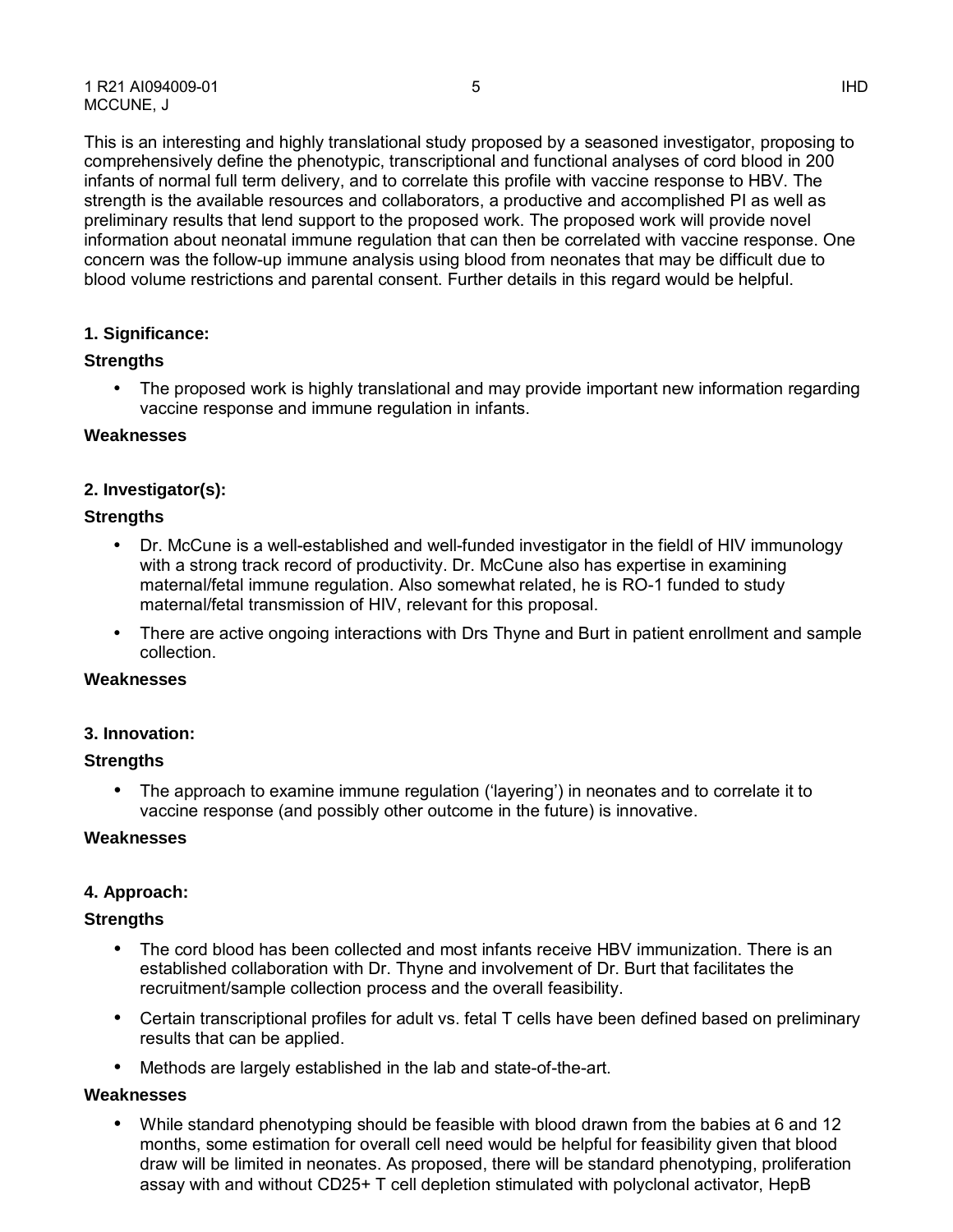antigen and HepB peptides and intracellular cytokine staining for antigen-specific Th1/Th2 cytokine response.

 • Would all parents agree to blood draws in their neonates? Would this be coordinated with other clinically indicated blood draws? Some feasibility and logistics consideration would be helpful in this regard, even if the investigators are experienced in this sort of work.

## **5. Environment:**

## **Strengths**

• The scientific environment and resources at UCSF are outstanding.

## **Weaknesses**

## **Protections for Human Subjects:**

Acceptable Risks and/or Adequate Protections

## **Inclusion of Women, Minorities and Children:**

- G1A Both Genders, Acceptable
- M1A Minority and Non-minority, Acceptable
- C1A Children Included, Acceptable

## **Vertebrate Animals:**

Not Applicable (No Vertebrate Animals)

## **Biohazards:**

Not Applicable (No Biohazards)

# **CRITIQUE 3:**

Significance: 1 Investigator(s): 1 Innovation: 1 Approach: 2 Environment: 1

## **Overall Impact:**

 The proposal is high risk but potentially outstanding in impact for understanding and manipulating environment are outstanding. Minor issues with approach do not detract from overall Impact. immune response to childhood vaccination. Significance, investigative team, innovation and

**1. Significance:** 

 **Strengths**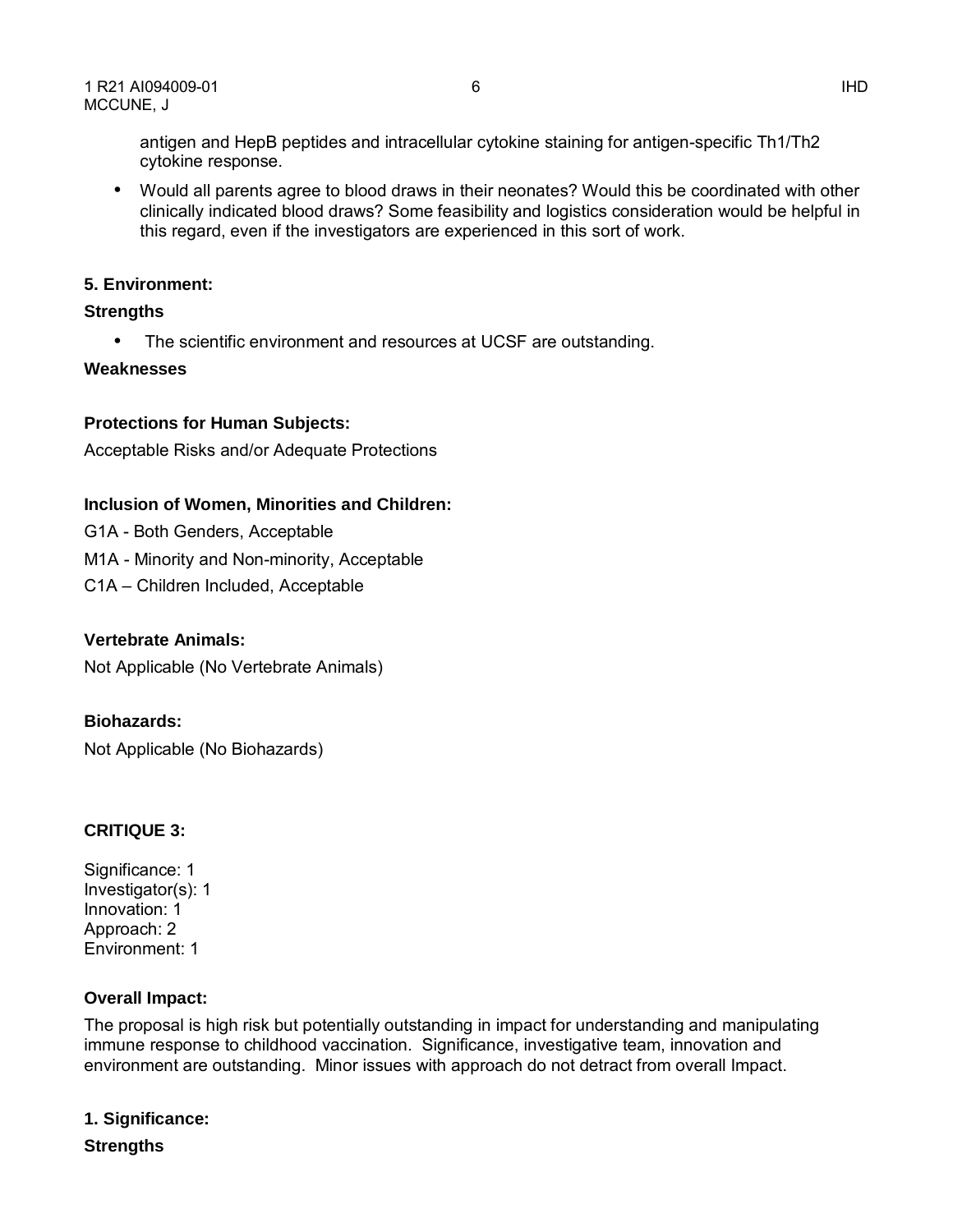• Translating concept of "immune system layering" to evaluate the impact on immune responses of children to vaccination has potential long-term significance for human health.

## **Weaknesses**

## **2. Investigator(s):**

### **Strengths**

• Outstanding PI and consultants.

## **Weaknesses**

## **3. Innovation:**

## **Strengths**

- High risk, high reward project.
- Identification of molecular signatures of fetal and adult HSPC derived T cells is promising.
- Translational relevance to understanding and potentially manipulating vaccine response in children.

## **Weaknesses**

## **4. Approach:**

## **Strengths**

- Intriguing preliminary data supporting concept, approach and feasibility.
- Multiple sources of cord blood for analysis.
- • Well-described prospective study to track vaccine responses in context of fetal/adult T cell ratios in children.
- Powered to provide sufficient evidence to support (or not) future efforts in this area.

### **Weaknesses**

- • Identification of a cell surface marker to evaluate along with selected gene markers would improve resolution.
- • The possibility that selected markers will not show co-ordinate restriction to T cells from fetal or adult HSPC between individuals is not discussed.

## **5. Environment:**

## **Strengths**

• Outstanding

### **Weaknesses**

## **Protections for Human Subjects:**

Acceptable Risks and/or Adequate Protections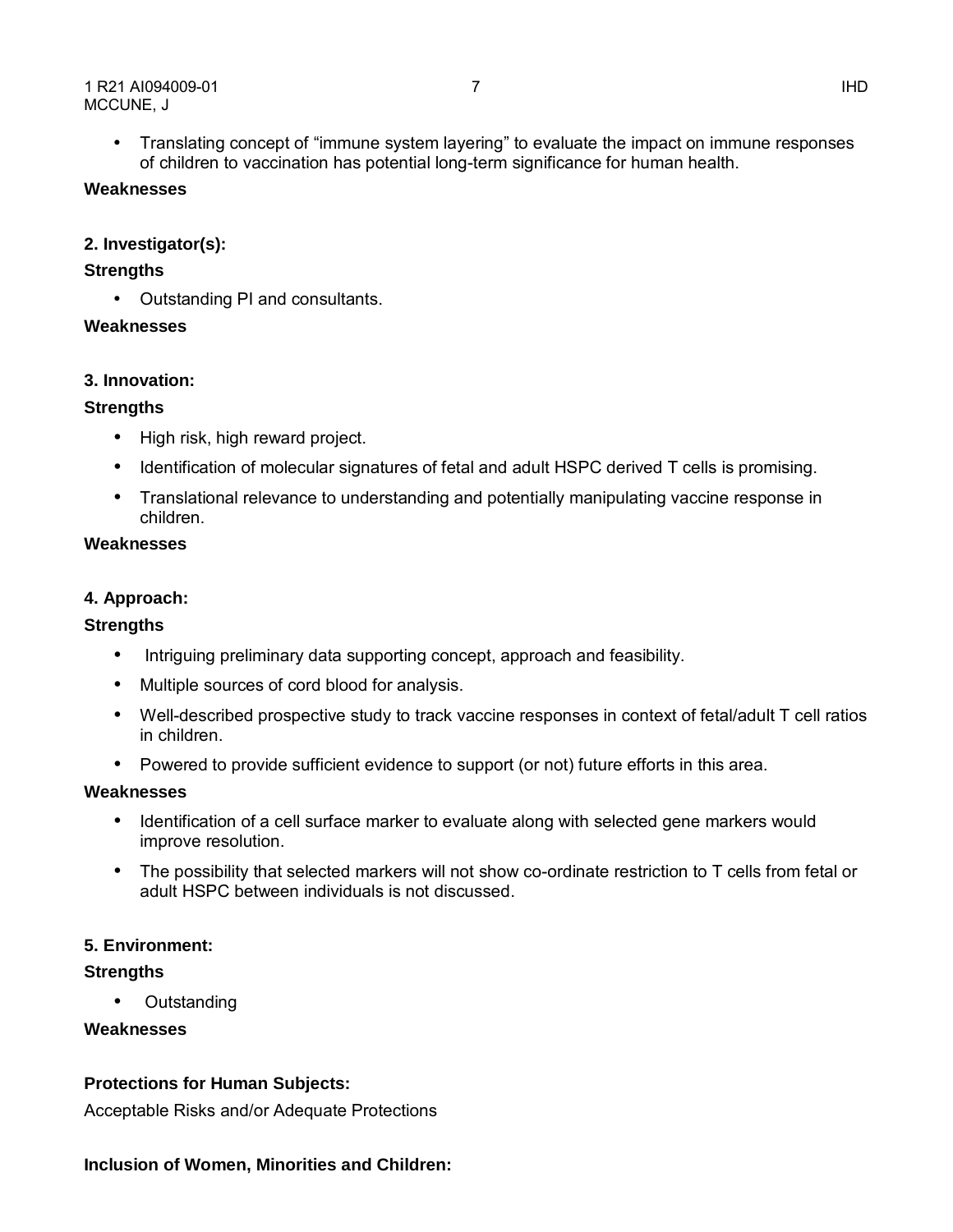1 R21 AI094009-01 8 IHD MCCUNE, J

G1A - Both Genders, Acceptable

M1A - Minority and Non-minority, Acceptable

C1A - Children and Adults, Acceptable

## **Vertebrate Animals:**

Not Applicable (No Vertebrate Animals)

### **Biohazards:**

Acceptable

• Human blood products, acceptable

### **Budget and Period of Support:**

Recommend as Requested

 **OFFICER TO SUMMARIZE THE OUTCOME OF DISCUSSIONS OF THE REVIEW COMMITTEE ON THE FOLLOWING RESUME SECTIONS WERE PREPARED BY THE SCIENTIFIC REVIEW THE FOLLOWING ISSUES:** 

**PROTECTION OF HUMAN SUBJECTS (Resume): ACCEPTABLE** 

**INCLUSION OF WOMEN PLAN (Resume): ACCEPTABLE** 

**INCLUSION OF MINORITIES PLAN (Resume): ACCEPTABLE** 

**INCLUSION OF CHILDREN PLAN (Resume): ACCEPTABLE** 

**COMMITTEE BUDGET RECOMMENDATIONS: The budget was recommended as requested.** 

[http://grants.nih.gov/grants/peer\\_review\\_process.htm#scoring](http://grants.nih.gov/grants/peer_review_process.htm#scoring).

NIH has modified its policy regarding the receipt of resubmissions (amended applications). See Guide Notice NOT-OD-10-080 at [http://grants.nih.gov/grants/guide/notice-files/NOT-OD-](http://grants.nih.gov/grants/guide/notice-files/NOT-OD)10-080.html.

The impact/priority score is calculated after discussion of an application by averaging the overall scores (1-9) given by all voting reviewers on the committee and multiplying by 10. The criterion scores are submitted prior to the meeting by the individual reviewers assigned to an application, and are not discussed specifically at the review meeting or calculated into the overall impact score. For details on the review process, see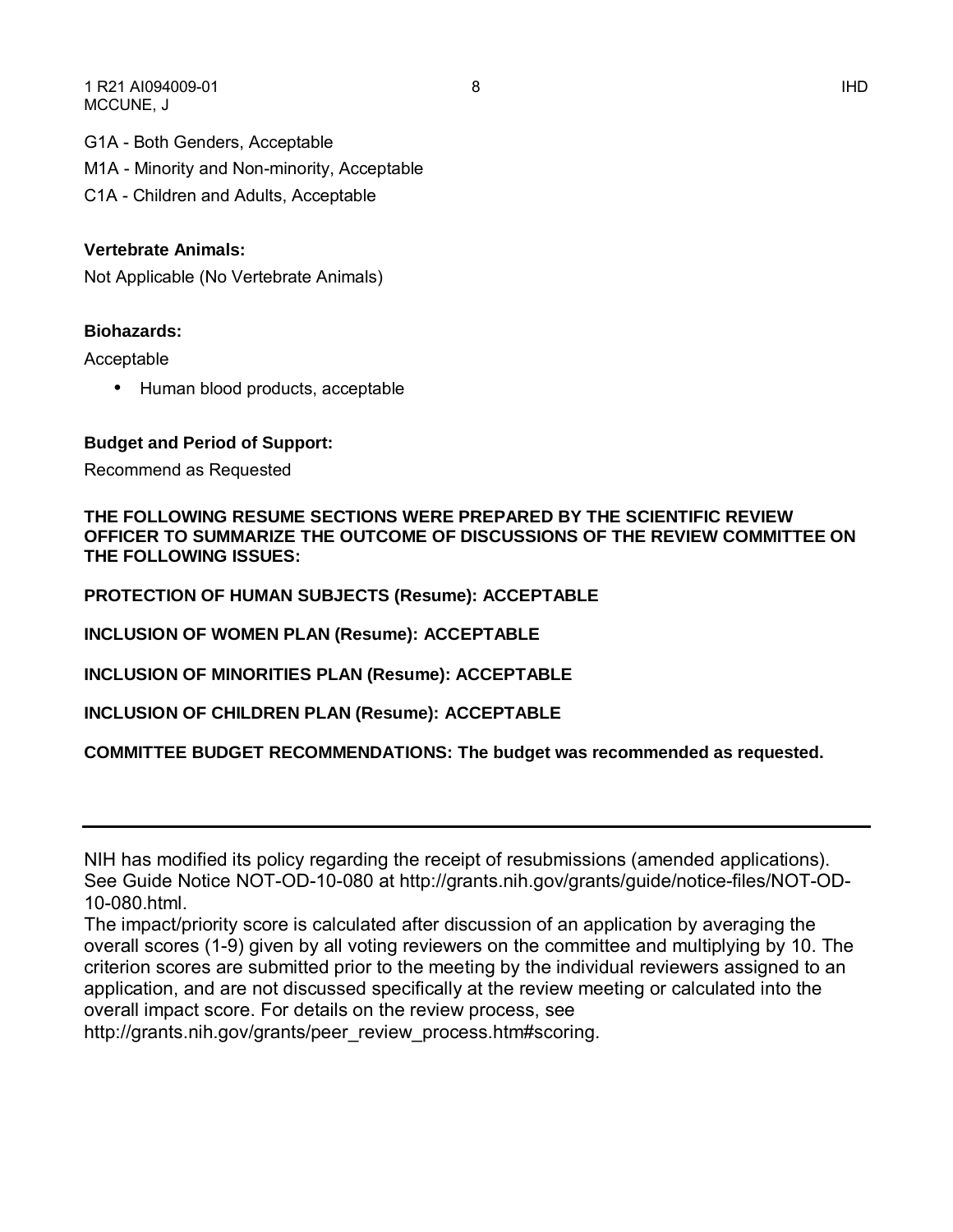#### **MEETING ROSTER**

#### **Immunity and Host Defense Study Section Immunology Integrated Review Group CENTER FOR SCIENTIFIC REVIEW IHD October 14, 2010 - October 15, 2010**

#### **CHAIRPERSON**

 FINBERG, ROBERT WILLIAM, MD PROFESSOR AND CHAIR DEPARTMENT OF MEDICINE UNIVERSITY OF MASSACHUSETTS MEDICAL SCHOOL WORCESTER, MA 01605

#### **MEMBERS**

BOYAKA, PROSPER N, PHD ASSOCIATE PROFESSOR DEPARTMENT OF VETERINARY BIOSCIENCES THE OHIO STATE UNIVERSITY COLUMBUS, OH 43210

BROSSAY, LAURENT , PHD ASSOCIATE PROFESSOR DEPARTMENT OF MOLECULAR MICROBIOLOGY AND IMMUNOLOGY BROWN UNIVERSITY PROVIDENCE, RI 02912

CAMPOS-NETO, ANTONIO , MD, PHD \* DIRECTOR GLOBAL INFECTIOUS DISEASE RESEARCH CENTER THE FORSYTH INSTITUE CAMBRIDGE, MA 02142

CHANG, KYONG-MI , MD ASSOCIATE PROFESSOR DIVISION OF GASTROENTEROLOGY DEPARTMENT OF MEDICINE UNIVERSITY OF PENNSYLVANIA AND PHILADELPHIA VAMC PHILADELPHIA, PA 191046144

CHEN, ZHENG W, PHD PROFESSOR OF MICROBIOLOGY AND IMMUNOLOGY DIRECTOR CENTER FOR PRIMATE BIOMEDICAL RESEARCH UNIVERSITY OF ILLINOIS AT CHICAGO CHICAGO, IL 60612

CROTTY, SHANE P, PHD ASSOCIATE MEMBER DIVISION OF VACCINE DISCOVERY LA JOLLA INSTITUTE OF ALLERGY AND IMMUNOLOGY LA JOLLA, CA 92037

HARTY, JOHN T, PHD ENDOWED PROFESSOR OF MICROBIOLOGY DEPARTMENT OF MICROBIOLOGY CARVER COLLEGE OF MEDICINE UNIVERSITY OF IOWA IOWA CITY, IA 52242

HARVILL, ERIC T, PHD \* ASSOCIATE PROFESSOR DEPARTMENT OF VETERINARY SCIENCE PENNSYLVANIA STATE UNIVERSITY UNIVERSITY PARK, PA 16802

HUBER, BRIGITTE T, PHD PROFESSOR DEPARTMENT OF PATHOLOGY TUFTS UNIVERSITY SCHOOL OF MEDICINE BOSTON, MA 02111

HUNTER, CHRISTOPHER A, PHD PROFESSOR AND CHAIR DEPARTMENT OF PATHOBIOLOGY SCHOOL OF VETERINARY MEDICINE UNIVERSITY OF PENNSYLVANIA PHILADELPHIA, PA 19104

INGALLS, ROBIN R, MD \* ASSOCIATE PROFESSOR OF MEDICINE DEPARTMENT OF INFECTIOUS DISEASES BOSTON UNIVERSITY SCHOOL OF MEDICINE BOSTON, MA 02118

 JEROME, KEITH R, MD, PHD \* ASSOCIATE MEMBER DEPARTMENT OF INFECTIOUS DISEASES FRED HUTCHINSON CANCER RESEARCH CENTER SEATTLE, WA 98109

KANNEGANTI, THIRUMALA-DEVI , PHD \* ASSISTANT MEMBER DEPARTMENT OF IMMUNOLOGY ST. JUDE CHILDREN'S RESEARCH HOSPITAL MEMPHIS, TN 38105

KAZURA, JAMES WALTER, MD PROFESSOR AND DIRECTOR CENTER FOR GLOBAL HEALTH AND DISEASES SCHOOL OF MEDICINE CASE WESTERN RESERVE UNIVERSITY CLEVELAND, OH 44106

 KOLLS, JAY K, MD \* PROFESSOR DEPARTMENT OF GENETICS LOUISIANA STATE UNIVERSITY HEALTH SCIENCE CENTER NEW ORLEANS, LA 70112

LIU, YANG , PHD DENANCREDE CHAIR OF IMMUNOLOGY DIVISION OF IMMUNOTHERAPY UNIVERSITY OF MICHIGAN ANN ARBOR, MI 48109